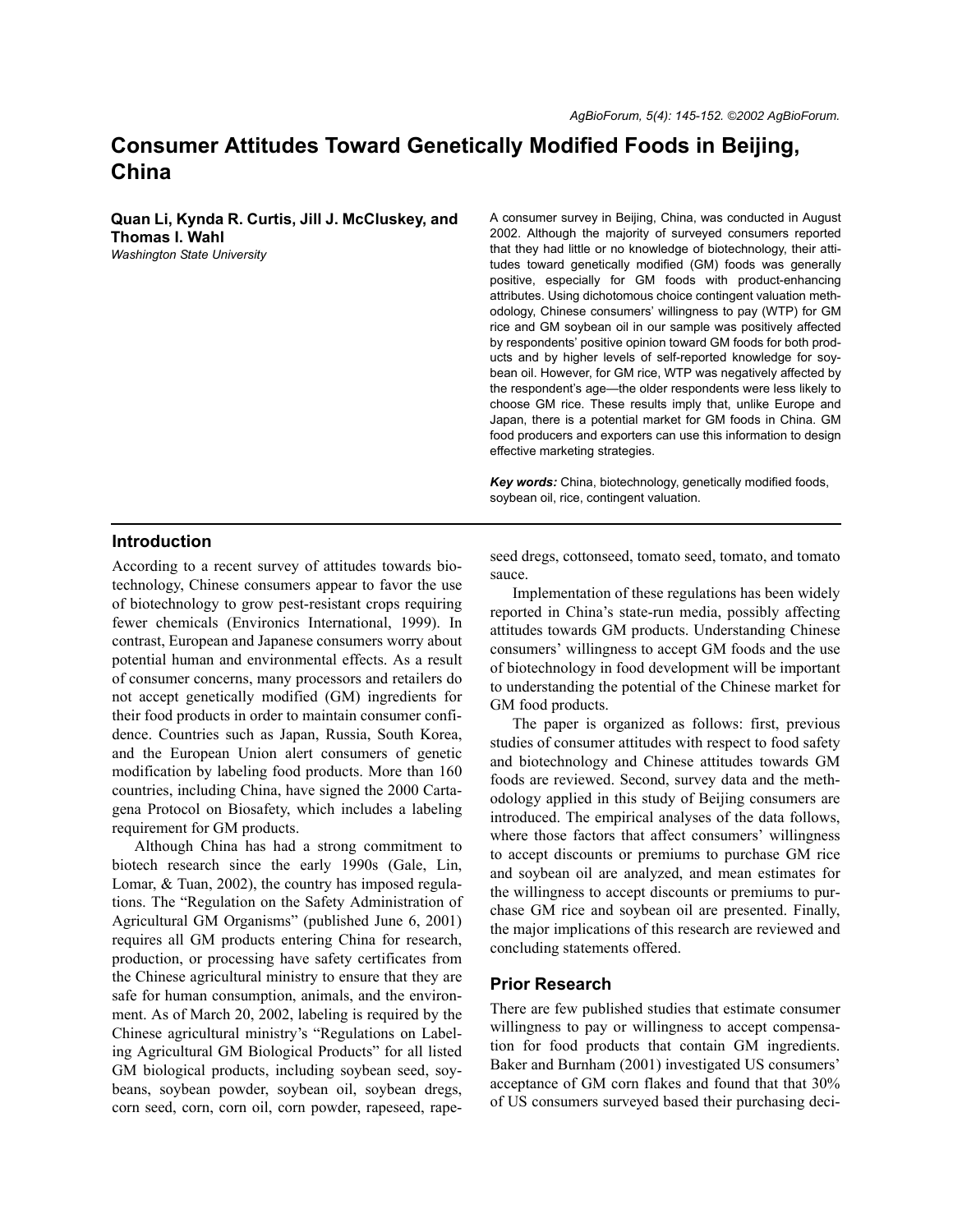sions on GM content. Their analysis shows that cognitive variables (e.g., opinions, beliefs, knowledge) have a great influence on consumer preferences. The level of risk aversion, knowledge, and opinions about genetic modification are statistically significant<sup>1</sup> in explaining purchasing decisions. Previous studies (McCluskey, Ouchi, Grimsrud, & Wahl, in press; Mendenhall & Evenson, 2002) investigating the relationship between consumer characteristics and food safety concerns generally found that sociodemographic variables (such as education and income) perform poorly as explanatory variables for purchasing decisions regarding GM food products. The exception is that women in general are more concerned with food safety.

Lusk, Roosen, and Fox (2001) estimated consumer willingness to pay for beef in France, Germany, the United Kingdom, and the United States using a variety of quality variables, including whether the cattle were fed GM corn. Their results suggested that compared with US consumers, European consumers placed a much higher value on beef from cattle that have not been fed genetically modified corn. Noussair, Robin, and Ruffieux (2002) examined the discrepancy between European public opinion and consumers' purchasing behavior with regard to GM food products. They found that consumers were typically unaware of labels indicating GM content.

McCluskey et al. (in press), found that on average Japanese consumers were willing to purchase GM noodles at a 60% discount over non-GM noodles, and on average were willing to purchase GM tofu at a 64% discount over non-GM tofu. Consumers' attitudes toward safety, self-reported knowledge, and risk were found to be significant indicators in their overall willingness to accept GM products. Consumers in Japan—not unlike those in Europe—are highly skeptical of government regulations and responsibilities when it comes to food safety.

In 1999, Environics International surveyed consumers in 10 countries and found that China's consumers were among the world's strongest supporters of agricultural biotechnology research. In China, 79% of respondents were favorable about the use of biotechnology to grow pest-resistant crops requiring fewer chemical crop applications, which was the highest among the 10 countries under consideration (78% in the US, 63% in Japan, 36% in Britain).

# **Data**

This study uses data collected from 599 in-person interviews in Beijing, China, in August 2002. The survey instrument was pretested with Chinese students in the United States and conducted by four Chinese nationals (in Chinese). The survey was performed in four separate locations, including a supermarket, two outdoor markets, and one shopping area. These locations were chosen to ensure a random sample encompassing a cross section of the Beijing population and to survey consumers at the same time and place where actual purchasing decisions were made, in an effort to better elicit their true preferences. Respondents were randomly selected with the criterion that the interviewer was to solicit every third consumer that came into the survey area. Every respondent was given a gift pack of green tea (worth approximately \$.65 in Chinese yuan) or a bottled cola drink (worth \$.50 in Chinese yuan) as a reward for participating in the survey.

The summary statistics of the demographic variables and information and perception variables for the survey are presented in Tables 1 and 2, respectively. The majority of the 599 Beijing respondents were the primary food shoppers of the household (69%) and female (63%). Seventy-four percent of those shoppers purchased groceries two or more times per week. The majority of the respondents were in their late 30s or early  $40s$ , with a mean age of  $38.8$  years—slightly higher than the overall average age in China (30 years). The household income reported in the survey ranged between 10,000 yuan (US\$1,200) and 25,000 yuan (US\$3,038) for the 2001 fiscal year, compared to the Chinese average income in 2001 of 16,619 yuan (US\$2,201).<sup>2</sup> The average education level of the respondents was equivalent to a high school graduate, which is above the Chinese average (middle school education).<sup>3</sup>

## **Empirical Analysis**

The contingent valuation method (CVM) is currently the standard approach used to elicit consumers' willingness to pay (WTP) using a dichotomous choice ques-

Li et al. – Consumer Attitudes Toward Genetically Modified Foods in Beijing, China

*<sup>1.</sup> They are statistically significant at the 1%, 10%, and 1% levels of probability, respectively.*

*<sup>2.</sup> Because survey respondents typically are reluctant to divulge information regarding income, respondents were asked to place themselves in income intervals, rather than state their exact income amount, in order to obtain a higher response rate. The exchange rate used is 8.23 yuan/US\$.*

*<sup>3.</sup> The average Chinese household income of 2001 is calculated from China Statistical Yearbook 2002, and the average education is from China Statistical Yearbook 2002.*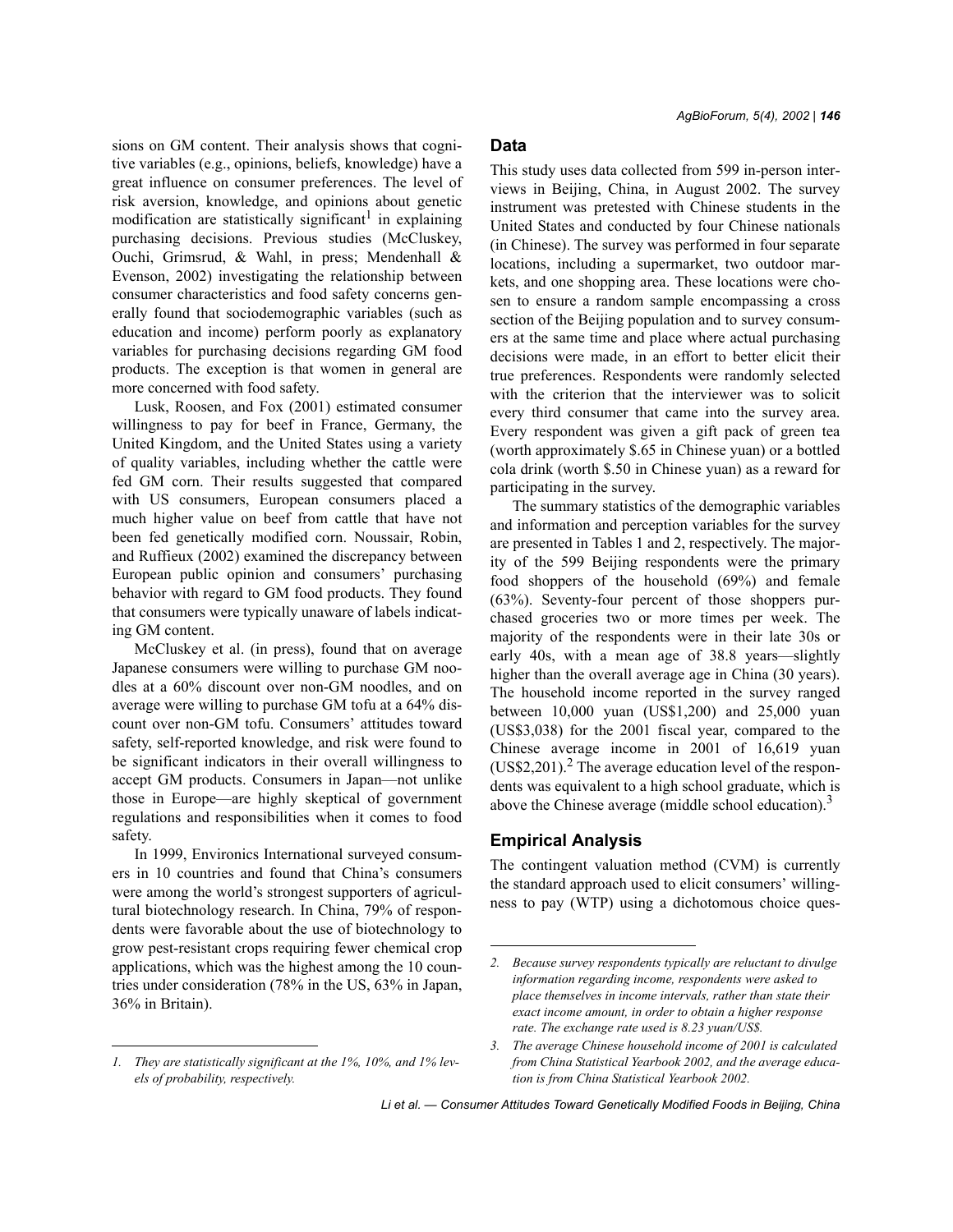| <b>Variable</b>          | <b>Description (coding)</b>                                                                                                              | <b>Distribution of survey responses</b>                  |                                                                                                                                                |  |
|--------------------------|------------------------------------------------------------------------------------------------------------------------------------------|----------------------------------------------------------|------------------------------------------------------------------------------------------------------------------------------------------------|--|
| Age                      | 1 if $\leq$ 39 years<br>0 if $>$ 39 years                                                                                                | 50%<br>50%                                               | Mean = $38.8$<br>Std. dev. $= 13.9$                                                                                                            |  |
| Female                   | 1 if female<br>0 if male                                                                                                                 | 63.6%<br>36.4%                                           |                                                                                                                                                |  |
| <b>Shopper</b>           | 1 if main shopper<br>0 otherwise                                                                                                         | 68.8%<br>31.2%                                           |                                                                                                                                                |  |
| <b>Education</b>         | primary school or illiteracy<br>junior secondary school<br>senior secondary<br>2-year college<br>4-year university<br>graduate<br>refuse | 7.2%<br>26.4%<br>38.7%<br>16.0%<br>9.2%<br>1.7%<br>0.8%  | Coding for estimation:<br>0 if primary school, illiteracy, secondary school, or refuse;<br>1 if 2-year college, 4-year university or graduate. |  |
| <b>Children</b>          | 1 if children in household<br>0 otherwise                                                                                                | 61.1%<br>38.9%                                           |                                                                                                                                                |  |
| Income                   | <10,000 yuan<br>10,000-25,000 yuan<br>25,000-40,000 yuan<br>40,000-55,000 yuan<br>55,000-70,000 yuan<br>>70,000 yuan<br>refuse           | 12.2%<br>38.2%<br>24.9%<br>12.7%<br>4.7%<br>3.2%<br>4.1% | Coding for estimation:<br>0 if less than average income;<br>1 if above average income.                                                         |  |
| <b>Employment status</b> | Full time employed<br>Part time employed<br>Unemployed<br>Housemaker<br>Retired<br>Refused<br>Student                                    | 49.7%<br>15.7%<br>5.2%<br>2.8%<br>18.2%<br>2.1%<br>6.3%  | Coding for estimation:<br>1 if full time employed;<br>0 if otherwise                                                                           |  |
| <b>Family size</b>       | Number of people in household                                                                                                            |                                                          | Mean = $3.946$<br>Std. dev. $= 12.343$                                                                                                         |  |

**Table 1. Summary statistics for demographic variables.**

tioning format conducted by direct survey via telephone, mail, or face-to-face. There are typically two types of bidding procedures used in the CVM: the singlebounded and double-bounded dichotomous choice models (Kanninen, 1993). The single-bounded model approach recovers the bid amount as a threshold by asking only one dichotomous choice question (Hanemann, Loomis, & Kanninen, 1991). The statistical efficiency of this approach can be improved by use of the doublebounded model, which engages in two bids. However, the double-bounded approach has also been critically evaluated. Hanemann, Loomis, and Kanninen (1999) note that "there is also some bias in going from a singleto a double-bounded format, because there is some evidence that some of the responses to the second bid are inconsistent with the first bid" (p. 382). They conclude that even if the double-bounded approach produces some bias, "the experience to date suggests that the bias is in a conservative direction and is greatly outweighed by the gain in efficiency in terms of minimizing overall mean squared error" (p. 388).

This survey included contingent valuation questions regarding willingness to pay a premium or accept a discount to purchase soybean oil made from GM soy and GM rice. Soybean oil and rice products used in this study are appropriate for examination, because these products are consumed frequently.

The respondents were first asked if they were willing to pay the same price for GM soybean oil and GM rice as for the corresponding non-GM products. If the respondent's answer to this question was "no," a followup question would be asked, where the respondent was offered a percentage discount on the GM product relative to the non-GM product. If the respondent's answer to the first question was "yes," a follow-up question would be asked where the respondent was offered a percentage premium on the GM product relative to the non-GM product. The discount was set at one of the following levels: 10%, 20%, 25%, 50%, and 75%. The pre-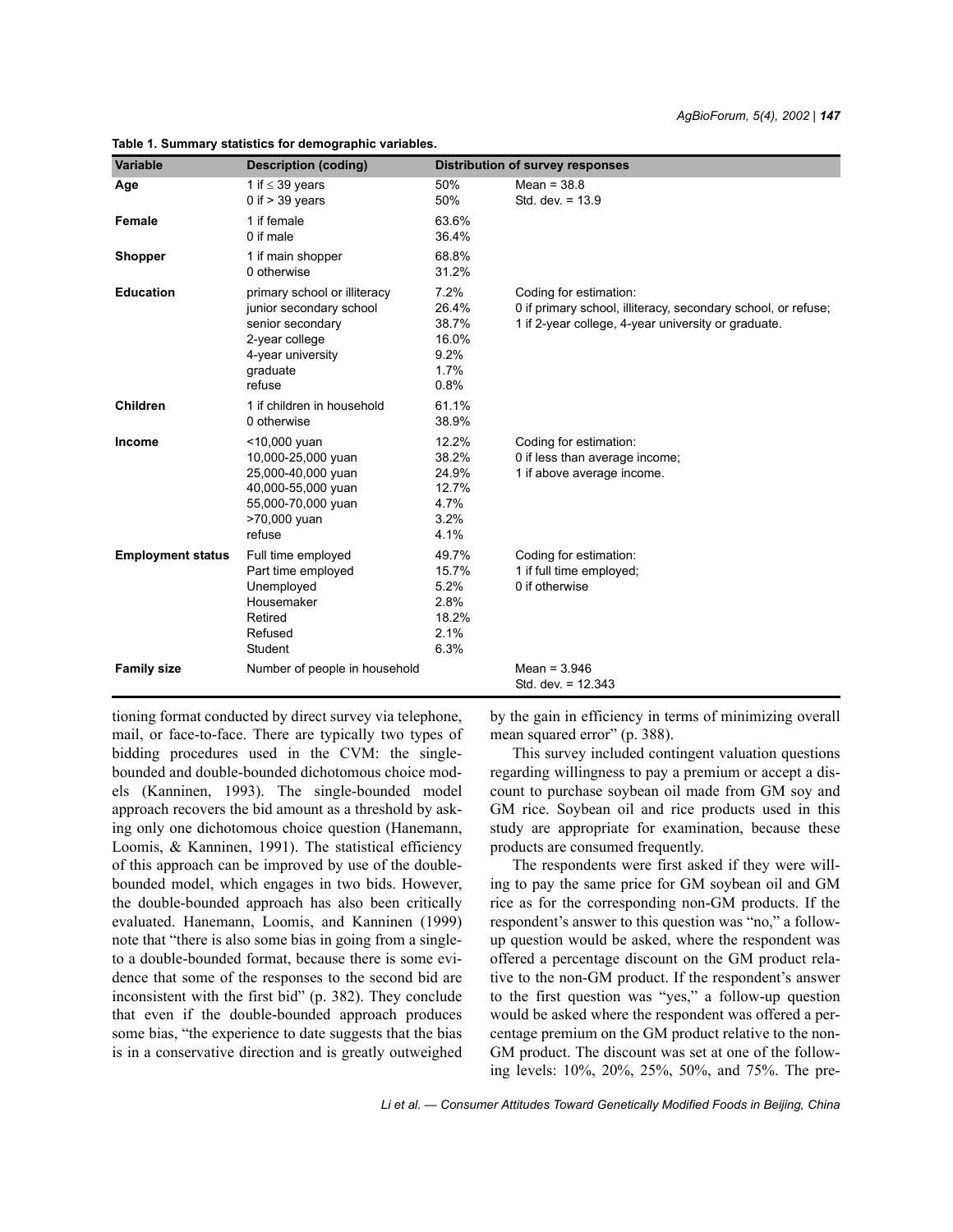| Variable      | <b>Description (coding)</b>                                                                                                                    | <b>Distribution</b><br>of responses                                                             |  |  |  |
|---------------|------------------------------------------------------------------------------------------------------------------------------------------------|-------------------------------------------------------------------------------------------------|--|--|--|
| <b>Safety</b> | Importance of food safety vs.<br>food price (scale from 1 to 10<br>where $1 =$ food safety all<br>important; 10 = food price all<br>important) | Mean = $3.47$<br>$SD = 2.20$                                                                    |  |  |  |
| <b>Risk</b>   | little risk, no risk, or don't know)                                                                                                           | Risk associated with GM foods (1 if high risk; 0 if                                             |  |  |  |
|               | high risk                                                                                                                                      | 7.8%                                                                                            |  |  |  |
|               | little risk                                                                                                                                    | 27.5%                                                                                           |  |  |  |
|               | no risk                                                                                                                                        | 25.0%                                                                                           |  |  |  |
|               | don't know                                                                                                                                     | 39.7%                                                                                           |  |  |  |
| Opinion       | or don't know)                                                                                                                                 | Opinion about use of biotechnology (1 if<br>favorable or neutral opinion, 0 if negative opinion |  |  |  |
|               | favorable opinion                                                                                                                              | 61.6%                                                                                           |  |  |  |
|               | neutral opinion                                                                                                                                | 6.9%                                                                                            |  |  |  |
|               | negative opinion                                                                                                                               | 9.3%                                                                                            |  |  |  |
|               | don't know                                                                                                                                     | 22.2%                                                                                           |  |  |  |
| Knowledge     | if high or little knowledge, 0 if no knowledge)                                                                                                | Self-reported knowledge about biotechnology (1                                                  |  |  |  |
|               | high knowledge                                                                                                                                 | 1.0%                                                                                            |  |  |  |
|               | little knowledge                                                                                                                               | 44.9%                                                                                           |  |  |  |
|               | no knowledge                                                                                                                                   | 54.1%                                                                                           |  |  |  |
| Label         | 1 if GM labeling very important, 0 if somewhat or<br>not very important                                                                        |                                                                                                 |  |  |  |
|               | very important                                                                                                                                 | 61.9%                                                                                           |  |  |  |
|               | somewhat important                                                                                                                             | 27.9%                                                                                           |  |  |  |
|               | not very important                                                                                                                             | 10.2%                                                                                           |  |  |  |
| Import        | 1 if prefers domestic to imported foods, 0<br>otherwise                                                                                        |                                                                                                 |  |  |  |
|               | prefers domestic to imported<br>foods                                                                                                          | 84.5 %                                                                                          |  |  |  |
|               | otherwise                                                                                                                                      | 15.5%                                                                                           |  |  |  |

**Table 2. Summary statistics for consumer information and perception variables.**

mium for the GM rice was set at one of the following levels: 10%, 20%, 25%, 50%, and 100%. The premium for the GM soybean oil was set at one of the following levels: 5%, 10%, 20%, 25%, and 50%. Each level of discount or premium was used for one fifth of the surveys. That is, 120 of the 599 surveys had a 10% discount/premium for GM rice; another 120 surveys had a 20% discount/premium for GM rice; and so on. The assignment of survey version (and thus, discount or premium) was random to the respondent. The rationale for using different premium amounts for the GM rice versus the GM soybean oil is that the respondent was given information regarding the *product-enhancing* attribute of GM rice, but was given no information regarding either a *product-enhancing* or a *process-enhancing* attribute for the GM soybean oil. Hence, we expected that those respondents willing to pay a premium for the GM product would pay more for the *product-enhancing* product than for the other. (See survey questions in the Appendix for a complete description of the willingness to pay questions. A complete survey is available upon request from the authors.)

Of the 599 respondents, 80% said that they would be willing to purchase the genetically modified rice at the same price as the non-GM rice. Furthermore, 43.9% of consumers in the sample stated that they would be willing to purchase the GM rice at a premium over the price of the non-GM rice (the "yes, yes" group), while  $37.4\%$ of all respondents said they would not be willing to pay a premium (the "yes, no" group). Only 4.7% of all respondents were not willing to purchase GM rice at the same price as non-GM rice, but were in fact willing to purchase GM rice at a discount from the non-GM rice price (the "no, yes" group). The rest of the respondents (14.0%) were not willing to purchase the GM rice even with the discount (the "no, no" group). For additional statistics on the distribution of responses over various discounts and premiums, see Tables 3 and 4.

In the case of the GM soybean oil, 73% of the respondents said that they would be willing to purchase the genetically modified soybean oil at the same price as the non-GM soybean oil. Furthermore, 39.6% of all consumers in the sample stated that they would be willing to purchase the GM soybean oil at a premium over the price of the non-GM soybean oil (the "yes, yes" group), while  $34.4\%$  would not pay a premium (the "yes, no" group). Alternatively, 8.5% of all respondents were not willing to purchase the GM soybean oil at the same price as the non-GM soybean oil and were willing to purchase the GM soybean oil at a discount from non-GM soybean oil (the "no, yes" group). And 16.7% of the respondents, were not willing to purchase the GM soybean oil even with the discount (the "no, no" group)<sup>4</sup>.

#### **Econometric Model**

In our double-bounded model there are four possible outcomes: (a) the respondent is not willing to purchase the GM product at the same price as non-GM product, nor at a discount relative to the non-GM product (i.e., "no" to both bids); (b) the respondent is not willing to

*<sup>4.</sup> For GM soybean oil, 0.8% of the respondents did not respond.*

Li et al. – Consumer Attitudes Toward Genetically Modified Foods in Beijing, China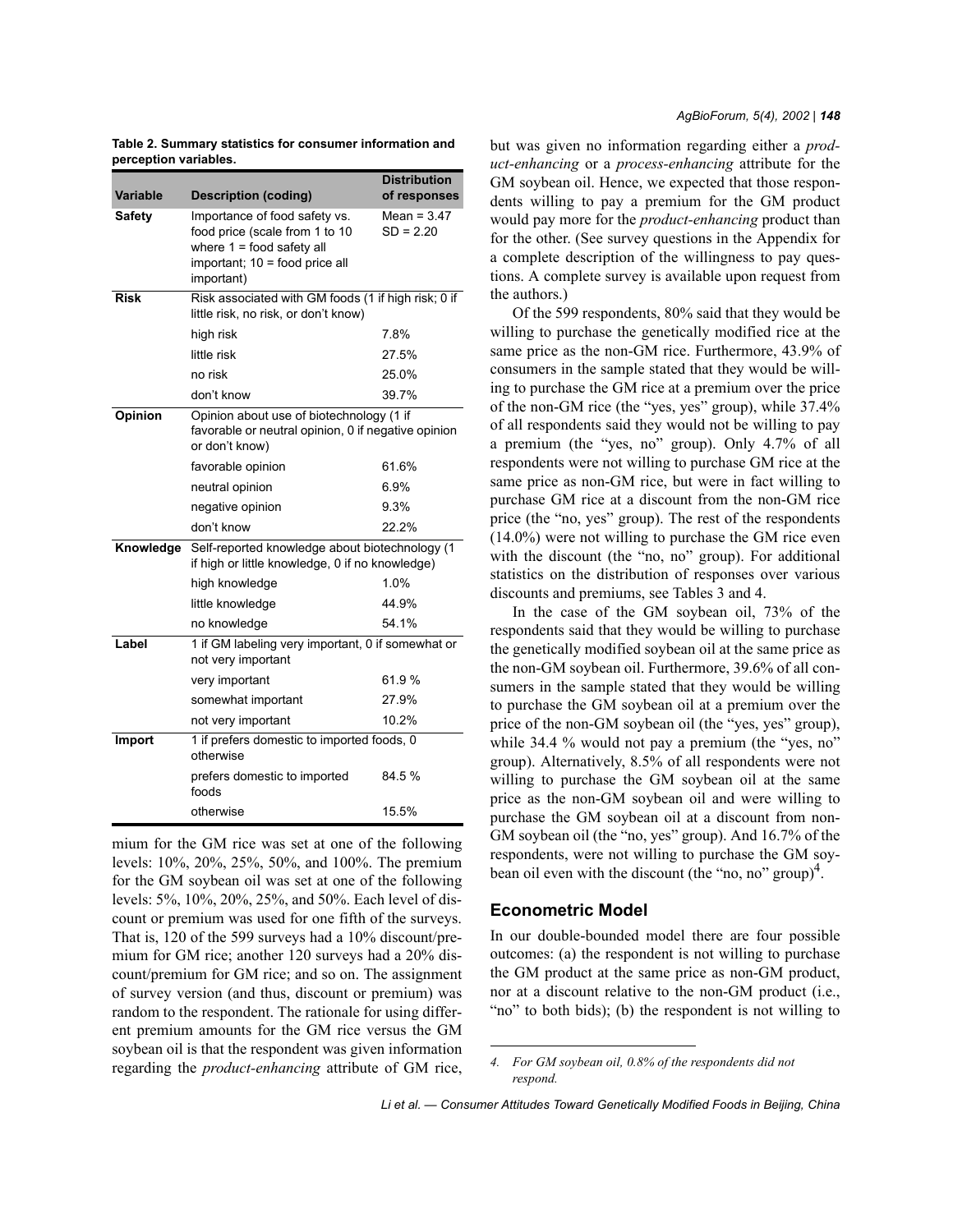**Table 3. Range and distribution of response rates to the randomly assigned discount.**

|                        | <b>Discount</b> |       | <b>GM rice GM soybean oil</b> |
|------------------------|-----------------|-------|-------------------------------|
| <b>Yes to discount</b> | 10%             | 1.2%  | 1.8%                          |
|                        | 20%             | 0.8%  | 1.8%                          |
|                        | 25%             | 0.7%  | 1.2%                          |
|                        | 50%             | 1.2%  | 1.7%                          |
|                        | 75%             | 0.8%  | 2.0%                          |
| No with premium        |                 | 14.0% | 16.7%                         |
| Total                  |                 | 18.7% | 25.2%                         |

**Table 4. Range and distribution of response rates to the randomly assigned premium.**

|                 | <b>GM</b> rice |       | <b>GM soybean oil</b> |                    |
|-----------------|----------------|-------|-----------------------|--------------------|
|                 | <b>Premium</b> |       | <b>Premium</b>        |                    |
| Yes to premium  | 10%            | 11.0% | 5%                    | 9.3%               |
|                 | 20%            | 9.5%  | 10%                   | 9.7%               |
|                 | 25%            | 10.7% | 20%                   | 8.0%               |
|                 | 50%            | 6.2%  | 25%                   | 8.3%               |
|                 | 100%           | 6.5%  | 50%                   | 4.3%               |
| No with premium |                | 37.4% |                       | 34.4%              |
| <b>Total</b>    |                | 81.3% |                       | 74.0% <sup>a</sup> |

*a0.8% of the respondents did not respond for GM soybean oil.*

purchase the GM product at the same price as the non-GM product, but is willing to purchase the GM product at the random discount offered (i.e., a "no" followed by a "yes"); (c) the respondent is willing to purchase the GM product at the same price as non-GM product, but is not willing to purchase it at a premium (i.e., a "yes" followed by a "no"); or (d) the respondent is willing to purchase the GM product at the same price as non-GM product and also willing to purchase the GM product at a random premium offered relative to the non-GM product (i.e., "yes" to both bids).

The model most applicable to examine the outcomes of our survey is the standard double-bounded logit model (Hanemann et al., 1991). In this model, the initial bid  $(B_0)$  equals zero and implies no price difference between the GM product and the non-GM product. The second bid is contingent upon the response to the first bid. It will be a discount bid  $(B<sub>D</sub>)$  if the respondents answer that they would not buy GM product at the same price as non-GM product. If they answer that they would buy GM product at the same price as non-GM product, it becomes a premium bid  $(B<sub>P</sub>)$ .

The sequence of questions isolates the range of respondents' true willingness to pay for GM products relative to non-GM products. The second bid  $(B_D \text{ or } B_P)$ , in conjunction with the response to the initial preference decision, allows an upper bound and a lower bound to be placed on the respondent's unobservable true WTP for GM food products.

Let  $WTP_i$  denote an individual's WTP (bid function) for GM food products. The following discrete outcomes (*Dg*) of the bidding process are observable:

$$
D_g = \begin{cases} \text{group 1} & WTP_i < B_D \\ \text{group 2} & B_D \le WTP_i < B_0 \\ \text{group 3} & B_0 \le WTP_i < B_p \\ \text{group 4} & B_P \le WTP_i \end{cases} \tag{1}
$$

Respondents who indicated they would require no discount and accepted the highest premium fall into the fourth group  $(D_4)$ . Those indicating no discount and premium less than  $B_P$  fall into the third group  $(D_3)$ . Next, respondents who required a discount greater than or equal to  $B<sub>D</sub>$  fall into the second group  $(D<sub>2</sub>)$ . Finally, the first group  $(D_1)$  contains respondents indicating the lowest WTP. Consumers in this group are not willing to purchase the GM product at the discount offered. The WTP function for GM food products for individual *i* is

$$
WTP_i = \alpha - \rho B_i + \lambda' z_i + \varepsilon_i \text{ for } i=1,\dots n \tag{2}
$$

where  $B_i$  is the ultimate bid individual *i* faces,  $z_i$  is a column vector of observable characteristics of the individual,  $\varepsilon$ <sub>*i*</sub> is a random variable accounting for random noise and possibly unobservable characteristics. Unknown parameters to be estimated are  $\alpha$ ,  $\rho$ , and  $\lambda$ . Linearity in *z* and  $\varepsilon$  is assumed for all individuals. Furthermore, the distribution of the error term is assumed to follow  $\varepsilon \sim$  $G(0,\sigma^2)$ , where  $G(0,\sigma^2)$  denotes a cumulative distribution function with mean zero and variance  $\sigma^2$ . Under these assumptions, the choice probabilities for individual *i* can be characterized as

$$
prob(D=j) = \begin{cases} G(\tilde{\alpha} - \tilde{\rho}B_D + \tilde{\lambda}'z), \text{ for } j=1\\ G(\tilde{\alpha} - \tilde{\rho}B_0 + \tilde{\lambda}'z) - G(\tilde{\alpha} - \tilde{\rho}B_D + \tilde{\lambda}'z), \text{ for } j=2\\ G(\tilde{\alpha} - \tilde{\rho}B_P + \tilde{\lambda}'z) - G(\tilde{\alpha} - \tilde{\rho}B_0 + \tilde{\lambda}'z), \text{ for } j=3\\ 1 - G(\tilde{\alpha} - \tilde{\rho}B_P + \tilde{\lambda}'z), \text{ for } j=4 \end{cases}
$$
(3)

Thus, the log-likelihood function becomes: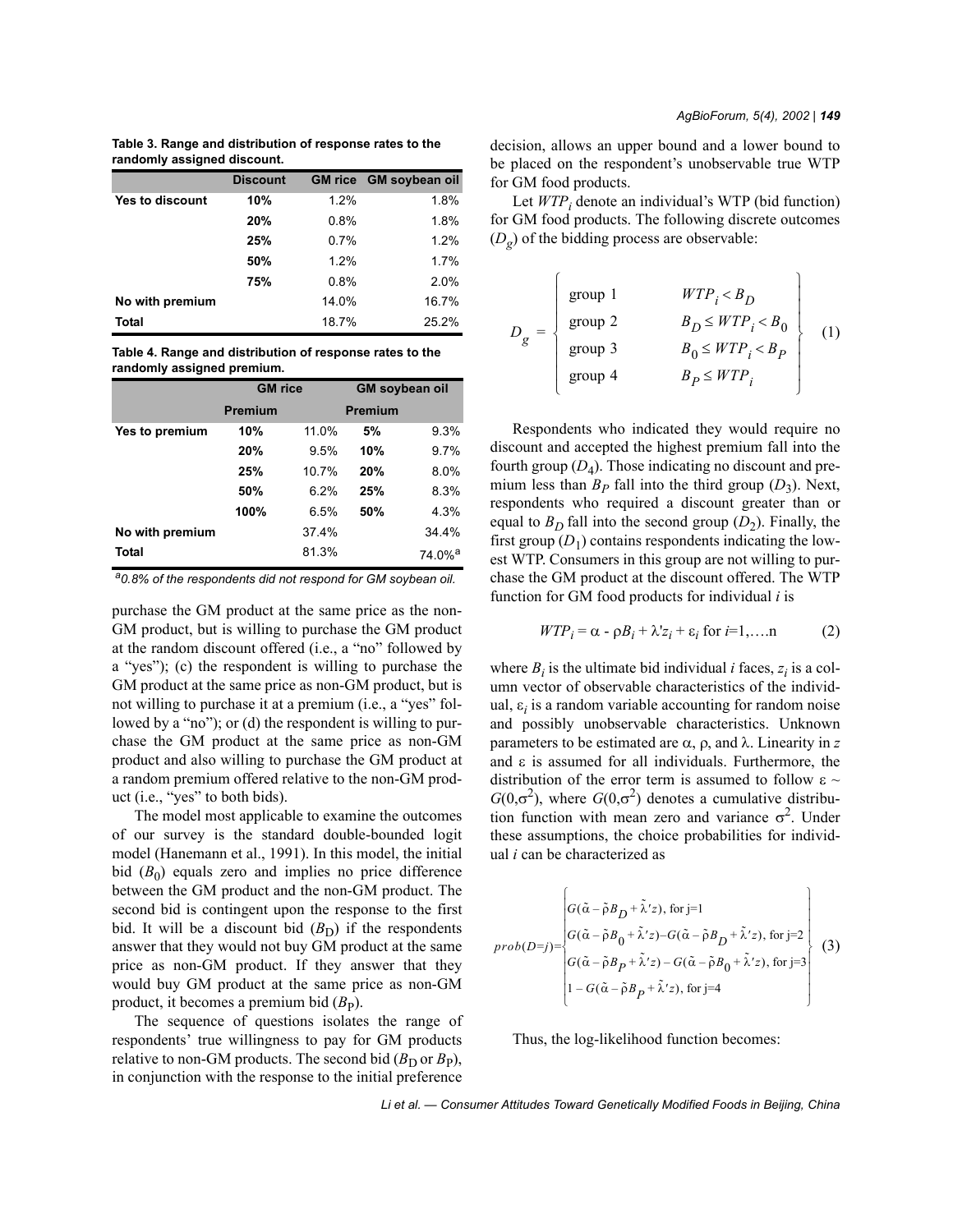$$
L = \sum_{i} \begin{bmatrix} I_{D_i=1} \ln G(\tilde{\alpha} - \tilde{\rho} B_{Di} + \tilde{\lambda}' z_i) \\ + I_{D_i=2} \ln [G(\tilde{\alpha} - \tilde{\rho} B_{0i} + \tilde{\lambda}' z_i) - G(\tilde{\alpha} - \tilde{\rho} B_{Di} + \tilde{\lambda}' z_i)] \\ + I_{D_i=3} \ln [G(\tilde{\alpha} - \tilde{\rho} B_{Pi} + \tilde{\lambda}' z_i) - G(\tilde{\alpha} - \tilde{\rho} B_{0i} + \tilde{\lambda}' z_i)] \\ + I_{D_i=4} \ln [1 - G(\tilde{\alpha} - \tilde{\rho} B_{Pi} + \tilde{\lambda}' z_i)] \end{bmatrix} (4)
$$

where  $I_K$  is an indicator function for the event  $K$ , and  $D_i = j$  denotes that the *j*<sup>th</sup> alternative occurred. In the empirical implementation of the model, we define *G*(.) to be the standard logistic distribution function with mean zero and standard deviation  $\sigma = \pi / \sqrt{3}$ . The empirical representation of Equation 2 is formulated as

$$
WTP_i = \alpha - \rho B_i + \lambda_1 Children_i + \lambda_2 Education_i + \lambda_3 Age_i
$$
  
+  $\lambda_4 Knowledge_i + \lambda_5 Income_i + \lambda_6 Opinion_i + \varepsilon_i$ , (5)

where  $B_i$  represents the random bid offered to each consumer, *Children<sub>i</sub>* is an indicator variable representing the presence of children under 18 years old in the household, *Education*<sub>i</sub> is an indicator variable representing the respondent's level of education, *Knowledge<sub>i</sub>* is an indicator variable representing the respondent's selfreported knowledge regarding biotechnology, *Incomei* represents the respondent's reported income level,  $Age<sub>i</sub>$ is an indicator variable representing the respondent's reported age, and *Opinion<sub>i</sub>* is an indicator variable representing the respondent's opinion regarding the application of biotechnology to food products.

#### **Analysis of Willingness to Pay**

Estimation results are presented in Tables 5 and 6. Results show that positive opinions regarding biotechnology significantly increase the WTP (i.e., increase the premium) for both GM products—at the 5% level of statistical significance for GM rice and very close to the 5% level for GM soybean oil. For GM soybean oil, selfreported knowledge about biotechnology increases consumers' WTP at the 10% level of statistical significance. This may indicate that self-reported knowledge was obtained from sources that were supportive of agricultural biotechnology.

Consumer attitudes concerning biotechnology reflect the Chinese government's traditionally strong support. Thus far, the level of debate occurring in Europe and Japan has not been as evident in the Chinese media, but new regulations regarding labeling and safety testing are most likely leading to increased public

*AgBioForum, 5(4), 2002 | 150*

**Table 5. Parameter estimates for willingness to pay model (GM rice).**

| Para-                 | Variable    |                 | Standard |           |         |
|-----------------------|-------------|-----------------|----------|-----------|---------|
| meter                 | description | <b>Estimate</b> | error    | t-value   | p-value |
| $\alpha$              | Intercept   | 0.2958          | 0.2873   | 1.0297    | 0.3031  |
| ρ                     | Bid***      | $-1.6386$       | 0.1873   | $-8.7501$ | 0.0000  |
| $\lambda_1$           | Income      | 0.1858          | 0.1599   | 1.1620    | 0.2452  |
| $\lambda_2$           | Knowledge   | 0.1315          | 0.1668   | 0.7884    | 0.4304  |
| $\lambda_3$           | Children    | $-0.2312$       | 0.1590   | $-1.4538$ | 0.1460  |
| $\lambda_4$           | Age**       | $-0.0106$       | 0.0051   | $-2.0842$ | 0.0371  |
| $\lambda_{\varsigma}$ | Education   | 0.0988          | 0.1886   | 0.5238    | 0.6004  |
| $\lambda_6$           | Opinion**   | 0.4044          | 0.1743   | 2.3196    | 0.0203  |

| Note. Single (*), double(**) and triple asterisks (***) denote sta- |  |
|---------------------------------------------------------------------|--|
| tistical significance at the 10%, 5% and 1% levels, respectively.   |  |

**Table 6. Parameter estimates for willingness to pay model (GM soybean oil).**

| Para-         | Variable    |                 | <b>Standard</b> |                  |                 |
|---------------|-------------|-----------------|-----------------|------------------|-----------------|
| meter         | description | <b>Estimate</b> | error           |                  | t-value p-value |
| $\alpha$      | Intercept   | 0.0270          | 0.2809          | 0.0961           | 0.9234          |
| ρ             | Bid***      | $-2.5569$       | 0.2637          | $-9.6960$        | 0.0000          |
| $\lambda_1$   | Income      | 0.1977          | 0.1581          | 1.2501           | 0.2113          |
| $\lambda_2$   | Knowledge*  | 0.2837          | 0.1665          | 1.7037           | 0.0884          |
| $\lambda_3$   | Children    | $-0.1364$       | 0.1562          | $-0.8734$        | 0.3825          |
| $\lambda_4$   | Age         | $-0.0056$       | 0.0051          | $-1.1042$ 0.2695 |                 |
| $\lambda_{5}$ | Education   | $-0.1175$       | 0.1829          | $-0.6422$        | 0.5208          |
| $\lambda_6$   | Opinion*    | 0.3373          | 0.1758          | 1.9188           | 0.0550          |
|               |             |                 |                 |                  |                 |

*Note. Single (\*), double(\*\*) and triple asterisks (\*\*\*) denote statistical significance at the 10%, 5% and 1% levels, respectively.*

awareness of the application of biotechnology to agricultural products.

For GM rice, age level significantly decreased the consumers' WTP (i.e., increased the required discount) at the 5% level of statistical significance. The survey questions regarding GM rice contained information about product-enhancing attributes—specifically, that GM rice contains additional vitamins. Younger people were more accepting of biotechnology, which is the

Li et al. – Consumer Attitudes Toward Genetically Modified Foods in Beijing, China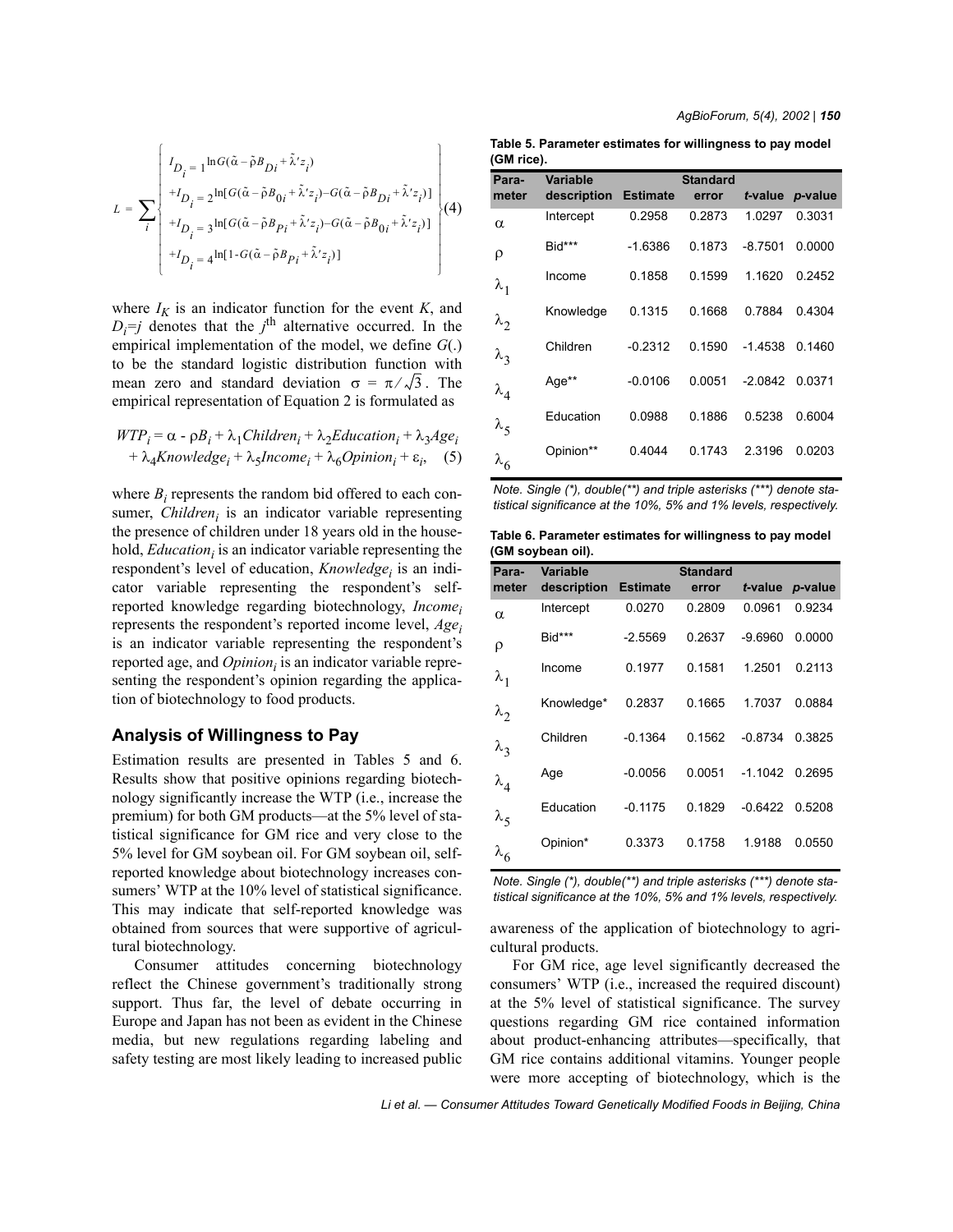same reaction found in previous studies (McCluskey et al., in press; Chern & Rickertsen, 2001) of consumer attitudes toward GM foods.

The level of education, income, and the presence of children under age 18 in the household were not statistically significant in either case. These results are consistent with studies by Baker and Burnham (2001), where cognitive variables performed better as explanatory variables than sociodemographic variables.

The mean willingness to pay, WTP, is commonly estimated by restricting  $\lambda_i = 0$  (Hanemann et al., 1991). The empirical mean WTP can then be calculated as  $-\tilde{\alpha}/\tilde{\rho}$ . When we use this methodology, our results indicate that Beijing consumers on average were willing to pay a 38.0% premium for GM rice over non-GM rice, and were willing to pay a 16.3% premium for GM soybean oil over non-GM soybean oil.<sup>5</sup> This is not surprising, given that 61.6% of our survey respondents had a favorable opinion about the use of biotechnology in foods (Table 2). Additionally, 52.5% of respondents felt there was little or no risk associated with genetically modified foods.

The positive mean WTP for GM foods is unexpected, given studies in other countries. However, prevailing positive opinions regarding biotechnology are behind these results. The survey results indicate that only 9.3% of the respondents had a negative opinion concerning the use of biotechnology in foods, and only 7.8% associated high risk with GM foods. For each of these respective categories, 22.2% and 39.7% of respondents answered "don't know."

Why are our Chinese results so different from studies of other countries? One possible answer lies in historical differences. The European countries and Japan gradually developed modern capitalist societies while taking great concern and pride in preserving cultural traditions. For the Chinese, history took another turn. A decade of Cultural Revolution from 1966 to 1976 systematically tore down historical and traditional structures in the society. The past was condemned as "feudal and superstitious," (Beech, 2002). The vacuum remaining was to some extent replaced by the communist state.

$$
a\sigma^2\left(\frac{-\alpha}{\rho}\right) \leq \frac{1}{\rho^2} \left[\left(\frac{a}{\rho}\right)^2 \sigma^2(\alpha) - 2\left(\frac{\alpha}{\rho}\right) \text{cov}(\alpha \rho) + \sigma^2(\rho)\right].
$$

Now, with a highly desired and incredibly rapid transition to capitalism and with much of the old Chinese tradition crushed by the Cultural Revolution, the Chinese are looking forward. Technological novelties from the rest of the world are often considered much-needed improvements and not reasons for concern.

A caveat one must consider when interpreting results from a stated preference model is that differences may exist between responses from real and hypothetical valuation questions. There are findings both for and against the consistency of revealed and stated preferences (see Loureiro, McCluskey, & Mittelhammer, 2003 and Cummings, Harrison, & Rutstrom, 1995).

#### **Conclusions**

The results of this research indicate respondents to our consumer survey in Beijing, China, generally have a favorable view towards GM rice and GM soybean oil two products that are staples of the Chinese diet. These results are contrary to those found in previous studies, particularly those conducted in Europe and Japan. However, this consumer survey is one of the first studies of GM foods conducted within China, a developing country. Results suggest that a positive opinion toward biotechnology significantly increased Beijing consumers' willingness to pay for both GM products, while for GM soybean oil solely, higher levels of consumers' selfreported knowledge also increased their willingness to pay. For GM rice, WTP was negatively affected by the respondent's age-older respondents were less likely to choose GM rice.

In general, our surveyed Beijing consumers have positive attitudes towards the use of biotechnology in agriculture, although they have little knowledge. In China, consumer attitudes towards GM foods are influenced by positive media coverage, which is controlled by the government. China is the world's fourth largest producer of biotech crops and has been a large supporter of biotech research since the 1980s. Recently, China has seen great success in their biotechnology research efforts, such as in the case of insect-resistant Bt corn.

The marketing outlook for GM foods in China is optimistic. Younger people are more willing to purchase GM food products with product-enhancing attributes, which indicates that the Chinese market may be even more open to GM foods in the future. Additionally, government investment in biotechnology remains strong, as China works to fulfill its food self-sufficiency policies. If positive government sentiment towards new food technologies continues, Chinese citizens are unlikely to

*<sup>5. 95%</sup> confidence interval around this estimated mean WTP is (0.24,0.52) for GM rice and (0.01, 0.31) for GM soybean oil. These confidence intervals were calculated using the delta method, which approximates the asymptotic variance of the ratio of two random variables as (Kanninen, 1993):*